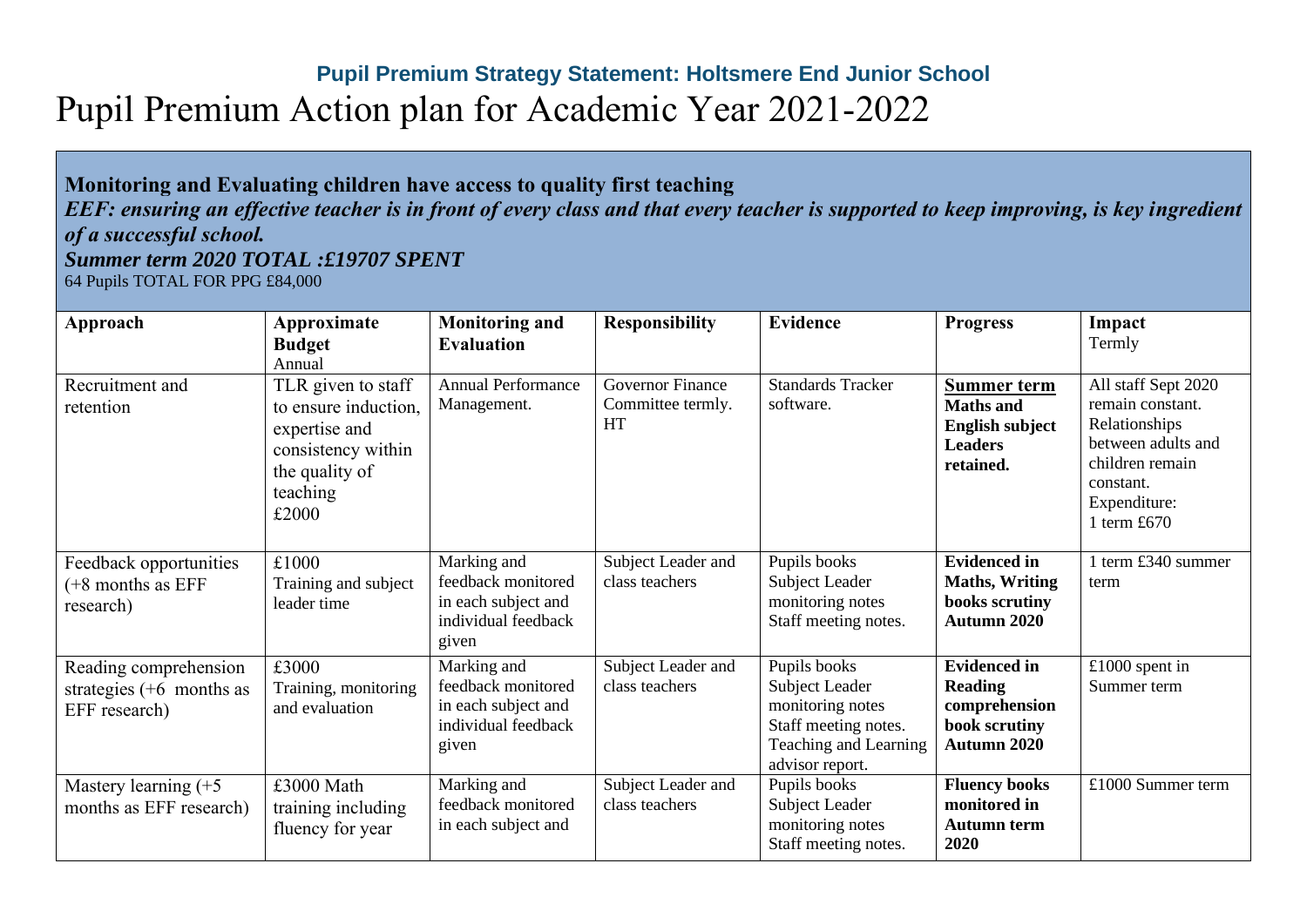| Pre teaching<br>opportunities<br>Collaborative learning<br>opportunities $(+5$ months<br>as EFF research) | 4 TA hours per<br>week<br>£1500                                                                                                                   | individual feedback<br>given<br>Sessions monitored | Subject Leader and<br>class teachers | Teaching and Learning<br>advisor report.<br>Progress data<br>Provision maps | <b>Happening on</b><br>individual basis<br>as difficult<br>because of<br>assembly time<br>taken up mostly<br>in class in the<br>Autumn term.                                                                                                                                                 | £500 1 term                                    |
|-----------------------------------------------------------------------------------------------------------|---------------------------------------------------------------------------------------------------------------------------------------------------|----------------------------------------------------|--------------------------------------|-----------------------------------------------------------------------------|----------------------------------------------------------------------------------------------------------------------------------------------------------------------------------------------------------------------------------------------------------------------------------------------|------------------------------------------------|
| Attainment groups eg<br>Spelling $(+3$ months as<br>EFF research)                                         | Purchase of Herts<br>for Learning<br><b>Essential spelling</b><br>materials and<br>training £560<br>Monitoring and<br>Evaluation £900<br>annually | Progress monitored<br>and evaluated for<br>impact. | Subject Leader and<br>class teachers | Pupils books<br>Subject Leader<br>monitoring notes<br>Staff meeting notes.  | <b>School agreed</b><br>consistent<br>planning and<br>deliver of<br><b>Spelling</b><br>strategies.<br><b>Teaching and</b><br><b>Learning advisor</b><br>to work with<br><b>Subject leader to</b><br>develop teaching<br>of spelling across<br>the school in<br><b>Autumn/Spring</b><br>term. | Monitoring and<br>Evaluation<br>£300 per term. |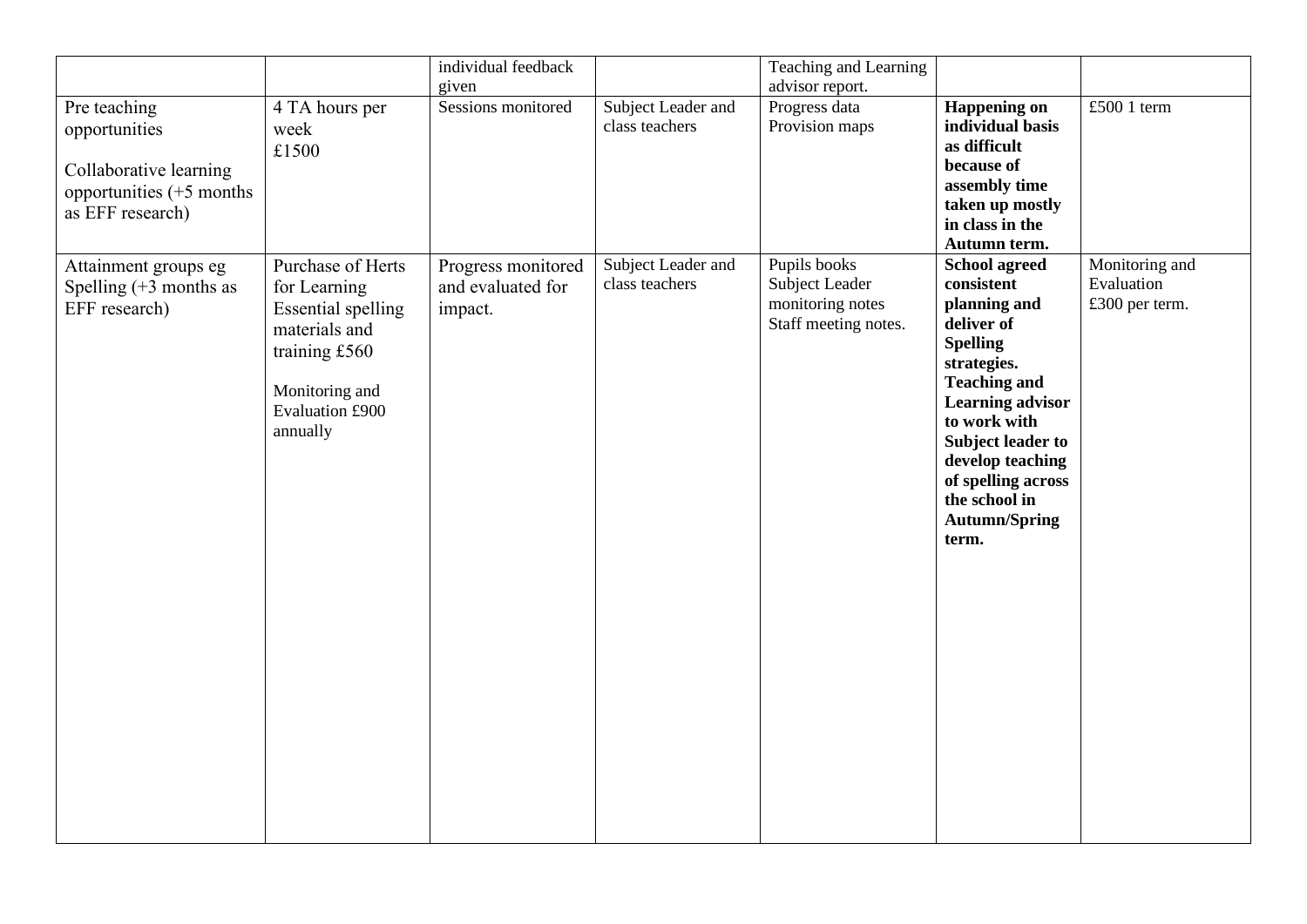## **Targeted Academic Support**

*EEF: Considering how classroom teachers and teaching assistants can provide targeted academic support, including how to link one-to-one or small group intervention to classroom teaching, is an effective component of an effective Pupil Premium strategy.*

| Approach                                             | Approximate<br><b>Budget</b>                                                                                              | <b>Monitoring and</b><br><b>Evaluation</b>                                     | <b>Responsibility</b> | <b>Evidence</b>                                                                                                                       | <b>Progress</b>                                                                                                            | Impact       |
|------------------------------------------------------|---------------------------------------------------------------------------------------------------------------------------|--------------------------------------------------------------------------------|-----------------------|---------------------------------------------------------------------------------------------------------------------------------------|----------------------------------------------------------------------------------------------------------------------------|--------------|
| Teacher and other adults<br>support in the classroom | <b>Maths Booster</b><br>Teachers booster<br>cost yearly £900<br>Additional adult<br>support for learning<br>£9,250 yearly | Analysis of progress<br>data termly.<br>Half termly pupil<br>progress meetings | <b>SLT</b>            | Notes from pupil<br>progress meetings<br>Completed provision<br>maps updated half<br>termly for each year<br>group.<br>TA timetables. | <b>Maths boosters</b><br>taking place in<br>Autumn term as<br>well as<br>responsive<br><b>Maths sessions</b><br>monitored. | £3000 Termly |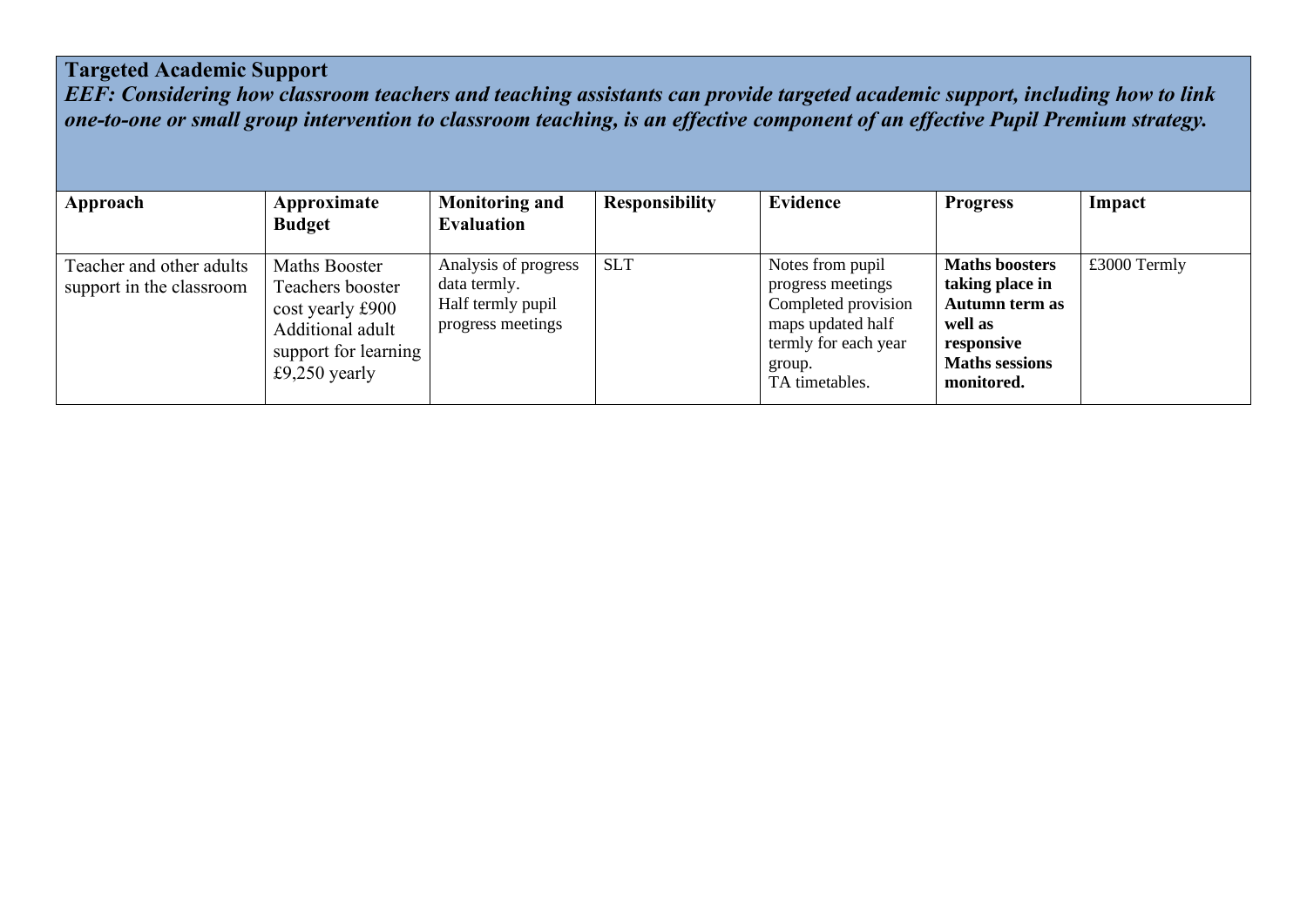| Oral language<br>intervention $(+5$ months<br>as EFF research)                                | Learning Mentor<br>and DHT time<br>£11,350<br>Improving<br>vocabulary across<br>the school.<br>$£1000$ yearly                                                            | <b>Lesson</b> observations<br>and learning walks.<br>Environment<br>monitoring.<br>Analysis of progress<br>data termly.<br>Half termly pupil<br>progress meetings | <b>Subject Leader</b><br><b>SLT</b>                                           | Teachers plans for<br>every subject.<br>Working walls in<br>classrooms.<br>Staff meeting notes.<br>Pupil voice. | <b>Subject leader to</b><br>complete<br>environment<br>walk in Autumn<br>term.                                                                                                                   | £3783 Termly<br>£350 Termly                                                                                                                                                                                                                |
|-----------------------------------------------------------------------------------------------|--------------------------------------------------------------------------------------------------------------------------------------------------------------------------|-------------------------------------------------------------------------------------------------------------------------------------------------------------------|-------------------------------------------------------------------------------|-----------------------------------------------------------------------------------------------------------------|--------------------------------------------------------------------------------------------------------------------------------------------------------------------------------------------------|--------------------------------------------------------------------------------------------------------------------------------------------------------------------------------------------------------------------------------------------|
| Vocabulary and Reading<br>comprehension                                                       | Maintenance of<br>Library and<br>ensuring every<br>child with class<br>teacher has a<br>reading book<br>appropriate to their<br>learning journey in<br>reading.          |                                                                                                                                                                   | <b>Learning Mentor</b><br><b>Teaching Assistants</b><br><b>Class Teachers</b> | <b>Reading Passports</b><br>Library records in<br>class and library<br>software.<br>Progress data               | Every child given<br>new reading<br>book in Autumn<br>term. Children<br>having their<br>reading<br>monitored<br>weekly and<br>discussed at<br>learning review.                                   |                                                                                                                                                                                                                                            |
| Phonics intervention $(+4)$<br>months as EFF research)<br>1:1 support Teaching<br>assistants. | 4 hours per week<br>£1560.                                                                                                                                               | Learning walks.                                                                                                                                                   | HT and subject<br>Leader<br>Class teachers<br>Teaching Assistants.            | Progress data<br>Intervention records<br>Progress data                                                          | <b>Phonics</b><br>observation<br>planned for<br>Spring term                                                                                                                                      | £530                                                                                                                                                                                                                                       |
| Attainment groups eg<br>Spelling $(+3$ months as<br>EFF research)                             | Lexia accounts<br>home/school<br>£5189 3 Years<br>bought<br>£1729 Annually<br>iPads distributed<br>through school to<br>support the use of<br>Lexia spelling<br>program. | Progress monitored<br>and evaluated for<br>impact.<br>Lesson observations<br>and learning walks.<br>Environment<br>monitoring.                                    | HT Subject leaders                                                            | Online data available<br>on each child.                                                                         | All children in<br>Year 3 and 4<br>given Lexia<br>accounts.<br><b>Allocated</b><br>children given<br>Lexia accounts in<br>Year 5 and 6 to<br>use during<br>reading<br>comprehension<br>sessions. | Due to forced school<br>closure it was decided<br>in order for continued<br>progress in reading<br>that all of Year 3 and<br>4 children would have<br>access to Lexia so an<br>additional 100<br>licenses were bought<br>so £576 per term. |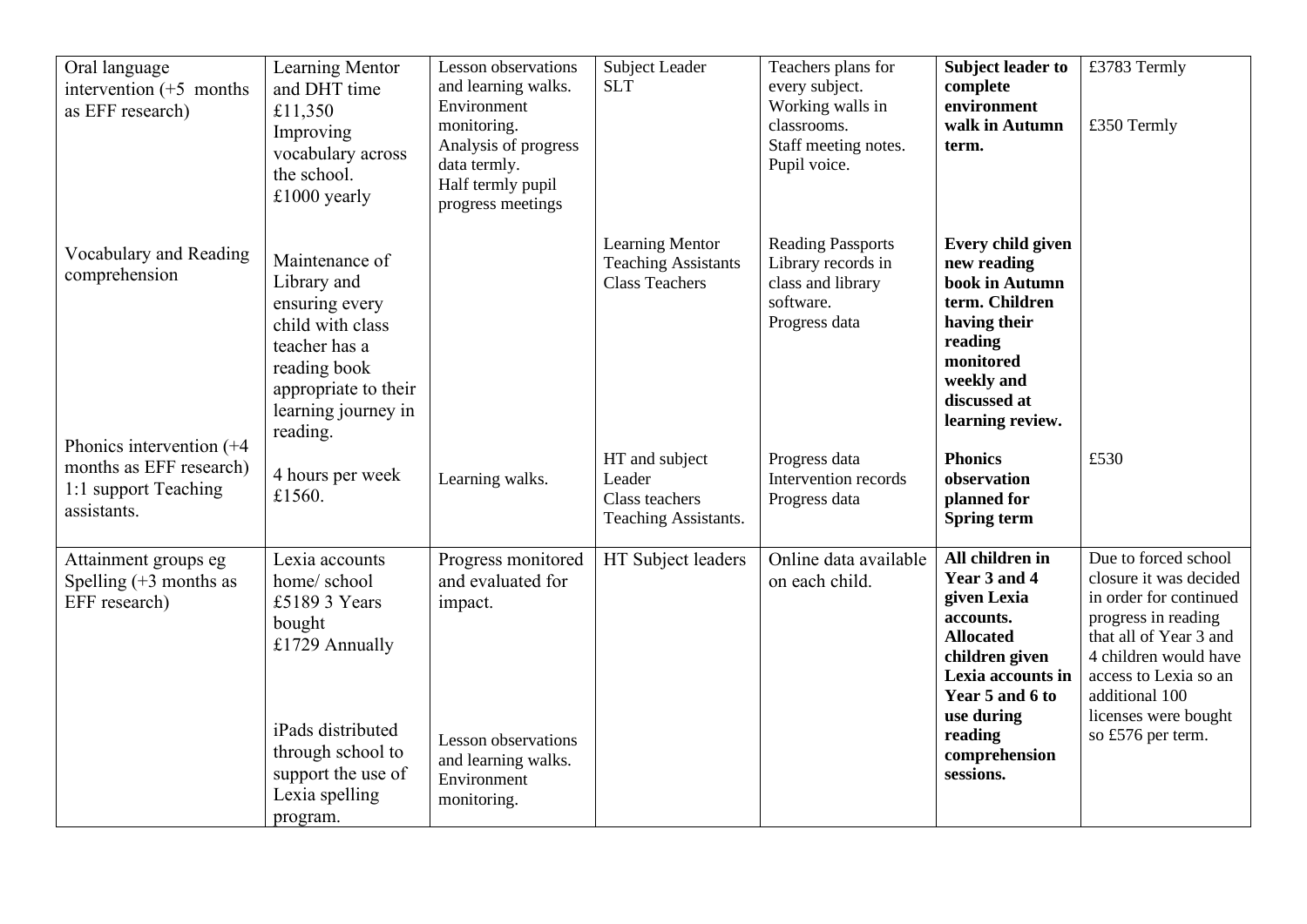| 1:2:1 Tuition $(+5$ months | Individual Maths | Year 6 class teachers   | HT and class | Progress data for | <b>Children</b>  | Individual Maths tutor |
|----------------------------|------------------|-------------------------|--------------|-------------------|------------------|------------------------|
| as EFF research)           | Tutor $£3,540$   | to monitor the impact   | teachers     | Maths.            | identified for   | £1180                  |
|                            | Per year         | and to direct the tutor |              | Pupil voice.      | $1:2:1$ tuition  |                        |
|                            |                  | each week as to the     |              |                   | which will start |                        |
|                            |                  | needs of the            |              |                   | in first week    |                        |
|                            |                  | individual pupil.       |              |                   | after Autumn     |                        |
|                            |                  |                         |              |                   | half term.       |                        |

## **Wider Strategies**

*EEF: Wider strategies relate to the most significant non-academic barriers to success in school, including attendances, behaviour and social and emotional support – specific features of the community each school serves will affect spending in this category.* 

| Approach                 | Approximate        | <b>Monitoring and</b> | <b>Responsibility</b>  | Evidence              | <b>Progress</b>          | Impact            |
|--------------------------|--------------------|-----------------------|------------------------|-----------------------|--------------------------|-------------------|
|                          | <b>Budget</b>      | <b>Evaluation</b>     |                        |                       |                          |                   |
| 8 new kindles            | Donation from      | Pupils monitored      | Class teachers         | Reading progress data | New books being          | £166 per term     |
|                          | Amazon.            | number of books       | HT                     | Pupil voice           | bought for               |                   |
|                          | Cost to school for | completed and the     | Subject Leader.        |                       | children and             |                   |
|                          | books.             | pitch of the books    | Learning mentor        |                       | <b>Kindles allocated</b> |                   |
|                          | £500 Yearly        | being read.           |                        |                       | to children.             |                   |
| 1:1 Counselling and Play | £14220 Annually    | Pupils progress       | HT and all other staff | Invoices              | Continuing               | £4740 Autumn term |
| therapy                  |                    | monitored in order to |                        | Parent Voice          | with new                 |                   |
|                          |                    | establish length of   |                        | Pupil voice.          | cohort.                  |                   |
|                          |                    | support.              |                        |                       |                          |                   |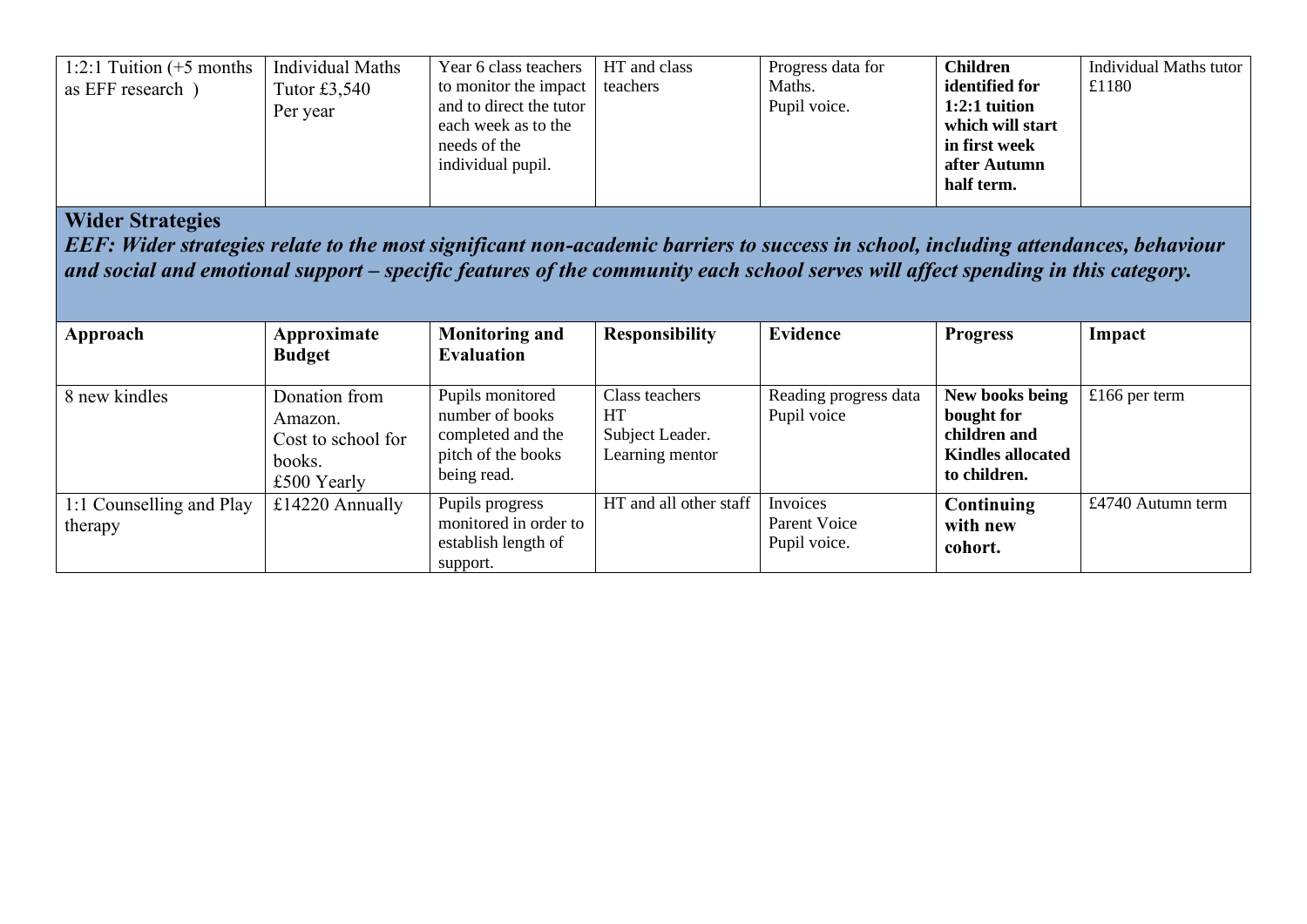| SEMH attendance and        | Learning Mentor    | Pupil voice          | HT, DHT and     | <b>Lesson</b> observations | <b>Learning mentor</b>             | Improving behaviour  |
|----------------------------|--------------------|----------------------|-----------------|----------------------------|------------------------------------|----------------------|
| behaviour for learning:    | time £11250 and    | Staff feedback       | Learning mentor | and learning walks.        | tracks behaviour                   | across the school as |
| Social and emotional       | DHT time           |                      |                 | Environment                | records and                        | evidenced in         |
| learning $(+4$ months as   | (See below)        |                      |                 | monitoring.                | creates actions                    | behaviour records.   |
| EFF research)              |                    |                      |                 |                            | plans with                         |                      |
| Behaviour intervention     |                    |                      |                 |                            | children to                        | Increased attendance |
| $(+3$ months as EFF        | Learning to Learn  |                      |                 |                            | improve                            | for some focus       |
| research)                  | intervention       |                      |                 |                            | children's<br>learning             | children.            |
| Increased attendance       |                    |                      |                 |                            | behaviour.                         |                      |
| Parental engagement $(+3)$ | Homework club      |                      |                 |                            |                                    |                      |
| months as EFF research)    | learning mentor    | Increased attendance |                 |                            | <b>Learning mentor</b>             |                      |
| Homework $(+2$ months      | time 2 hours per   |                      |                 |                            | liaises with                       |                      |
| as EFF research)           | week plus TA after |                      |                 |                            | parents and                        | £3583 Autumn term    |
|                            | school provision   |                      |                 |                            | carers to                          |                      |
| Peer mediation training    |                    |                      |                 |                            | increase                           |                      |
| and weekly catch up by     |                    |                      |                 |                            | attendance.                        |                      |
| learning Mentor initially  |                    |                      |                 |                            |                                    |                      |
| 1 hour training and 15     |                    |                      |                 |                            | Peer to peer                       |                      |
| mins per week thereafter.  |                    |                      |                 |                            | opportunities                      |                      |
|                            |                    |                      |                 |                            | severely limited<br>in Autumn term |                      |
| Peer tutoring $(+5$ months |                    |                      |                 |                            | because of Covid                   |                      |
| as EFF research)           |                    |                      |                 |                            | restrictions.                      |                      |
| Peer to peer librarians    |                    |                      |                 |                            | <b>Learning mentor</b>             |                      |
| Peer to Peer Marathon      |                    |                      |                 |                            | working with                       |                      |
| Ambassadors                |                    |                      |                 |                            | individual                         |                      |
| Peer to Peer Learning to   |                    |                      |                 |                            | children to                        |                      |
| Learn Ambassadors.         |                    |                      |                 |                            | support their                      |                      |
| Peer to Peer Digital       |                    |                      |                 |                            | learning needs.                    |                      |
| Leaders                    |                    |                      |                 |                            |                                    |                      |
|                            |                    |                      |                 |                            |                                    |                      |
| <b>Support Teaching</b>    |                    |                      |                 |                            |                                    |                      |
| Assistants with children   |                    |                      |                 |                            | <b>Teaching</b>                    |                      |
| struggling with Lexia.     |                    |                      |                 |                            | <b>Assistants given</b>            |                      |
| Creating Lexia catchup     |                    |                      |                 |                            | support using<br>Lexia and         |                      |
| folders for struggling     |                    |                      |                 |                            | catchup folders                    |                      |
|                            |                    |                      |                 |                            | created for                        |                      |
| pupils.                    |                    |                      |                 |                            | struggling pupils.                 |                      |
|                            |                    |                      |                 |                            |                                    |                      |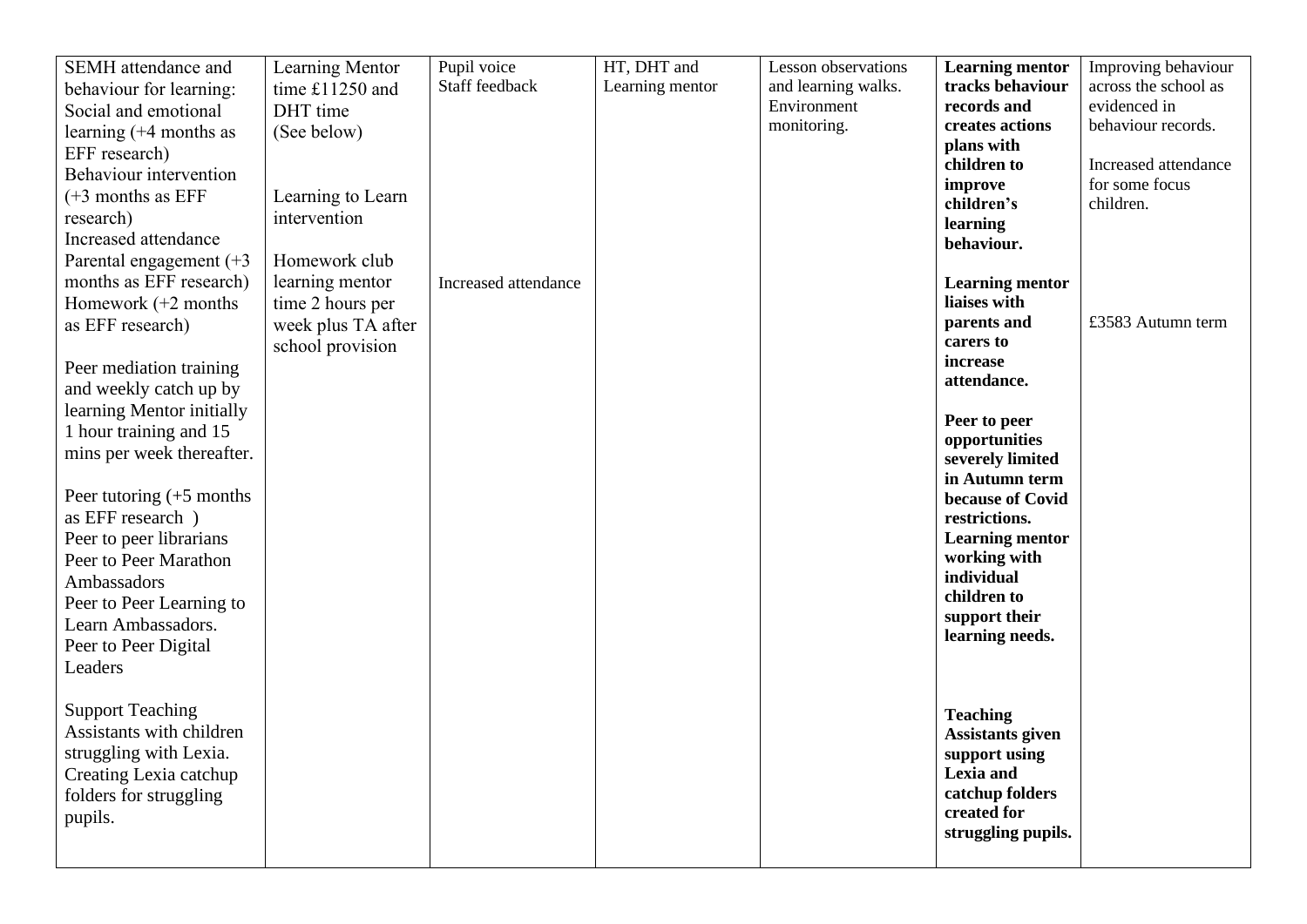| Membership of<br>attachment aware schools<br>audit (ARC)<br>Arts Participation $(+2)$<br>months as EFF research) | £125<br>Creation of Trauma<br>and Attachment<br>Audit and<br>implementation of<br>Strategies<br>including training.<br><b>Young Voices</b><br>opportunity at the<br>O2 and musical<br>theatre teacher<br>£1000 | Pupil voice<br>Staff feedback<br>Pupil voice and<br>parent voice                                                                                                                                                | HT, DHT and<br>Learning mentor<br>HT and Year 6<br>teacher             | All staff to attend<br>Trauma and<br>Attachment training.<br>Pupil voice and parent<br>voice | <b>Audit created</b><br>during Autumn<br>term and to be<br>completed<br>during academic<br>year.<br><b>Summer Term</b> | Audit created Autumn<br>Term and to be<br>completed in through<br>year |
|------------------------------------------------------------------------------------------------------------------|----------------------------------------------------------------------------------------------------------------------------------------------------------------------------------------------------------------|-----------------------------------------------------------------------------------------------------------------------------------------------------------------------------------------------------------------|------------------------------------------------------------------------|----------------------------------------------------------------------------------------------|------------------------------------------------------------------------------------------------------------------------|------------------------------------------------------------------------|
| Uniform (+PE)bank                                                                                                | £75 for uniform<br>Weekly 15 mins<br>learning mentor<br>time to chase up<br>children with no<br>PE kit.<br>All PPG pupils<br>given PE T shirt<br>and shorts £320                                               | Monitor the pupils<br>progress in PE and<br>that the PPG pupils<br>now take part in PE<br>lessons more<br>regularly.<br>Increase in sense of<br>belonging when<br>pupils wear the<br>correct school<br>uniform. | HT and Learning<br><b>Mentor Sports Coach</b><br><b>Class Teachers</b> | PE lesson observations                                                                       | <b>PPG Pupils given</b><br>new PE kits                                                                                 | £75<br>September spend<br>£320                                         |
| Daily fruit-Pupils<br>arriving at school without<br>having breakfast and<br>hungry                               | £3,492 Annually                                                                                                                                                                                                | Regularly monitor<br>wastage as well as<br>numbers of pupils<br>eating the fruit daily.                                                                                                                         | HT                                                                     | Pupil voice                                                                                  | <b>Continuing in</b><br><b>Autumn term</b><br>and being<br>brought to each<br>classroom daily.                         | £1164 per term                                                         |
| <b>Cycle Proficiency</b><br>training                                                                             | £294                                                                                                                                                                                                           | Monitor the quality<br>of the provision and<br>evaluate the progress<br>made.                                                                                                                                   | HT                                                                     | Pupil voice                                                                                  | <b>Summer Term</b>                                                                                                     | Summer term cost                                                       |
| Subsidising residential<br>trip                                                                                  | £2951                                                                                                                                                                                                          | Monitor the quality<br>of the provision and<br>the ensure the<br>required impact is<br>gained eg. Raise in<br>self-esteem,<br>organisation,                                                                     | <b>HT</b>                                                              | Pupil voice<br>Written report<br>following trip<br>Parent voice<br>Staff voice<br>Photos     | <b>Summer Term</b>                                                                                                     | Summer term cost                                                       |